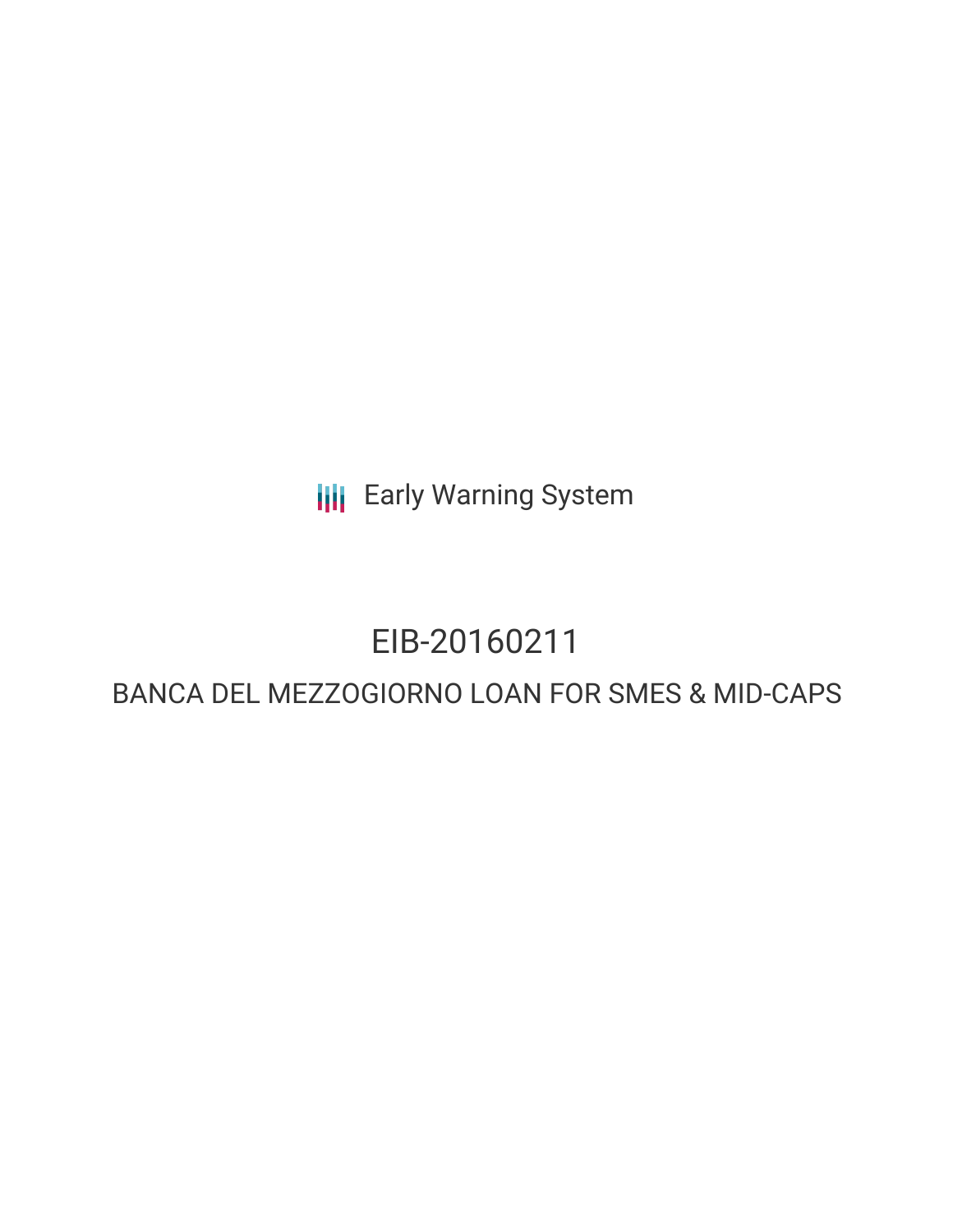

### **Quick Facts**

| <b>Countries</b>               | Italy                                                 |
|--------------------------------|-------------------------------------------------------|
| <b>Financial Institutions</b>  | European Investment Bank (EIB)                        |
| <b>Status</b>                  | Approved                                              |
| <b>Bank Risk Rating</b>        | U                                                     |
| <b>Voting Date</b>             | 2016-11-26                                            |
| <b>Borrower</b>                | BANCA DEL MEZZOGIORNO - MEDIOCREDITO CENTRALE SPA     |
| <b>Sectors</b>                 | Agriculture and Forestry, Finance, Industry and Trade |
| <b>Investment Type(s)</b>      | Loan                                                  |
| <b>Investment Amount (USD)</b> | \$52.96 million                                       |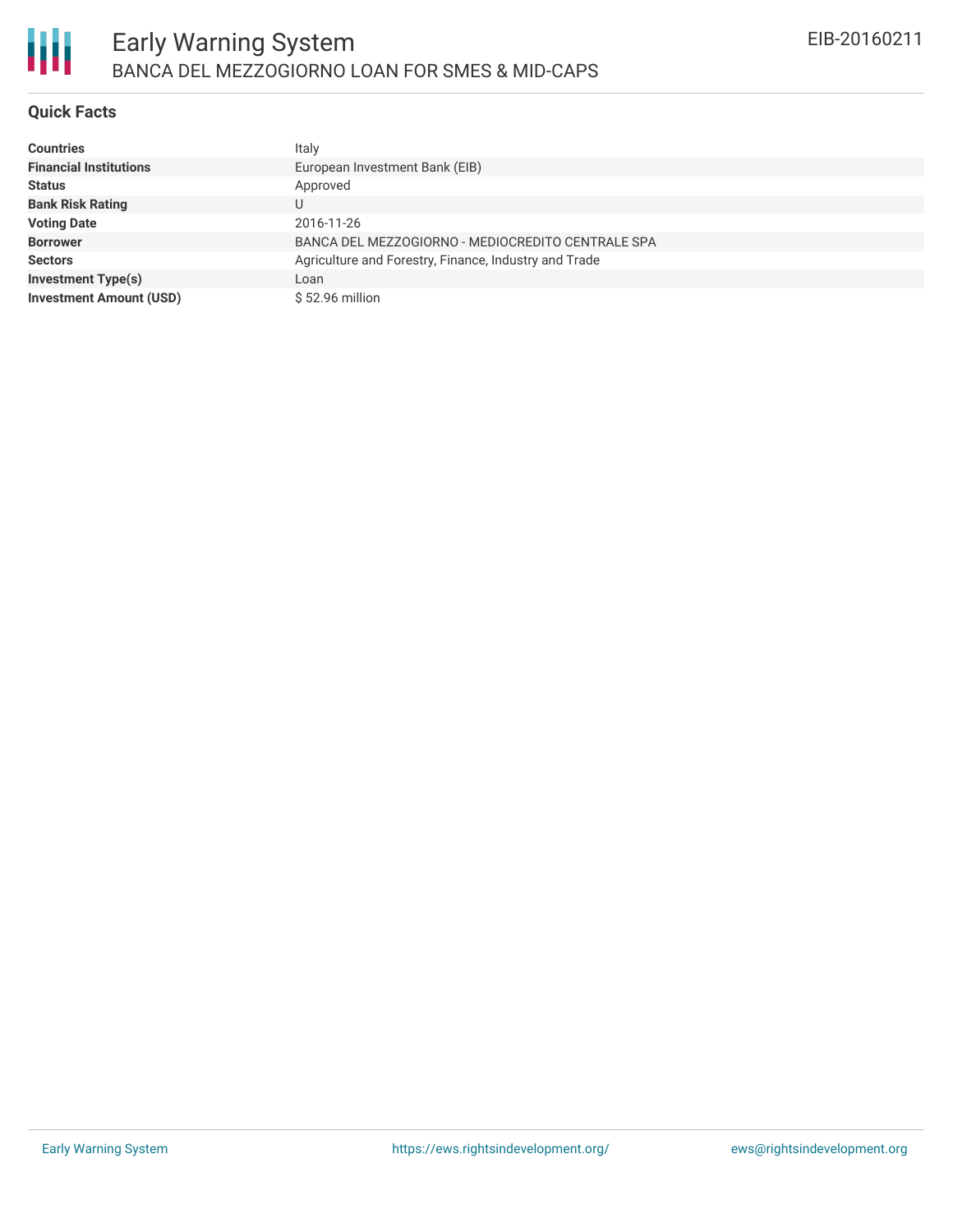

### **Project Description**

This project finances small and medium-sized enterprise investments in the industry, services, agriculture and tourism sectors.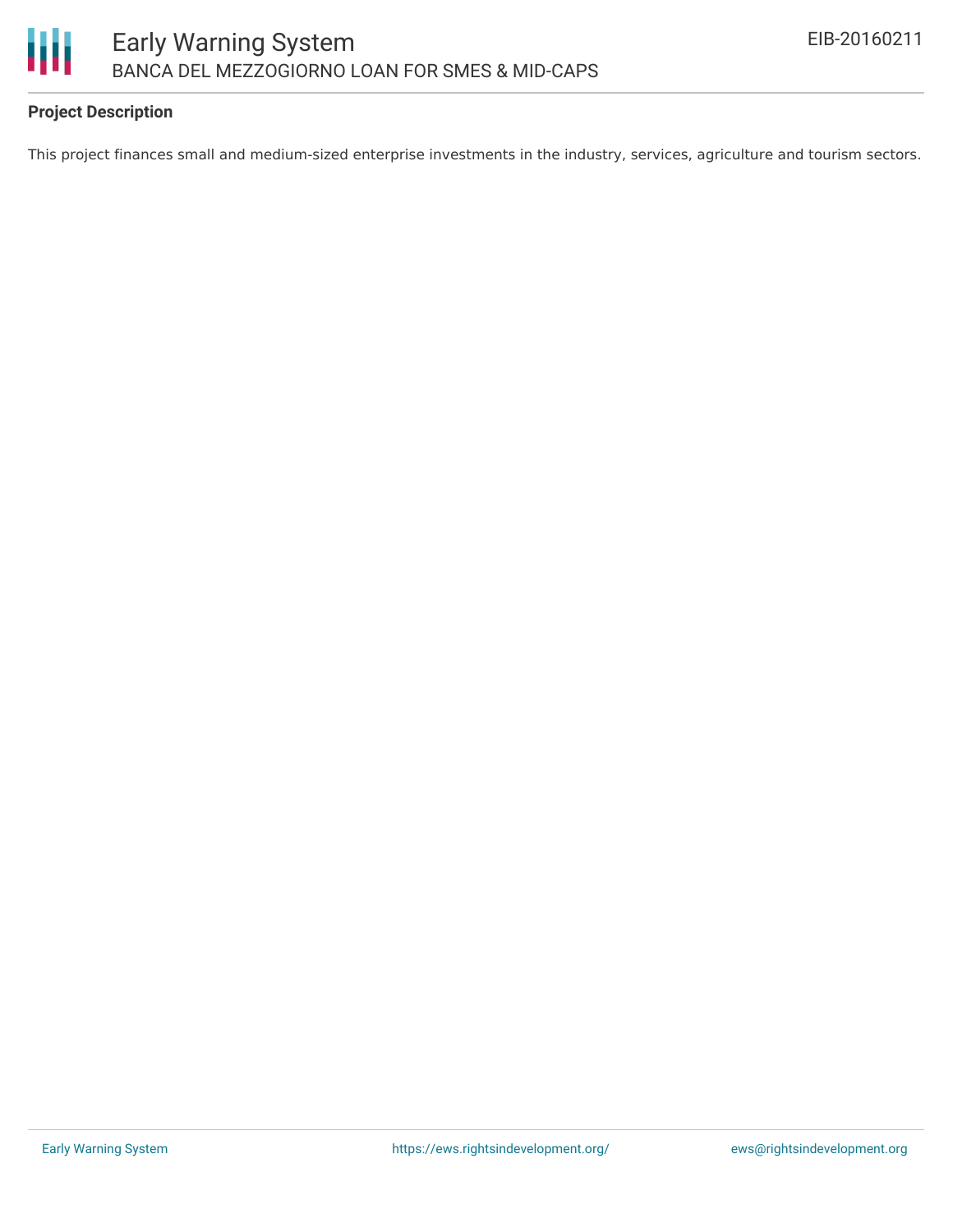#### **Investment Description**

European Investment Bank (EIB)

70% of the total loan will be invested in the industry, services, agriculture, and tourism sectors. Up to 30% of the loan can be used for mid-cap investments.